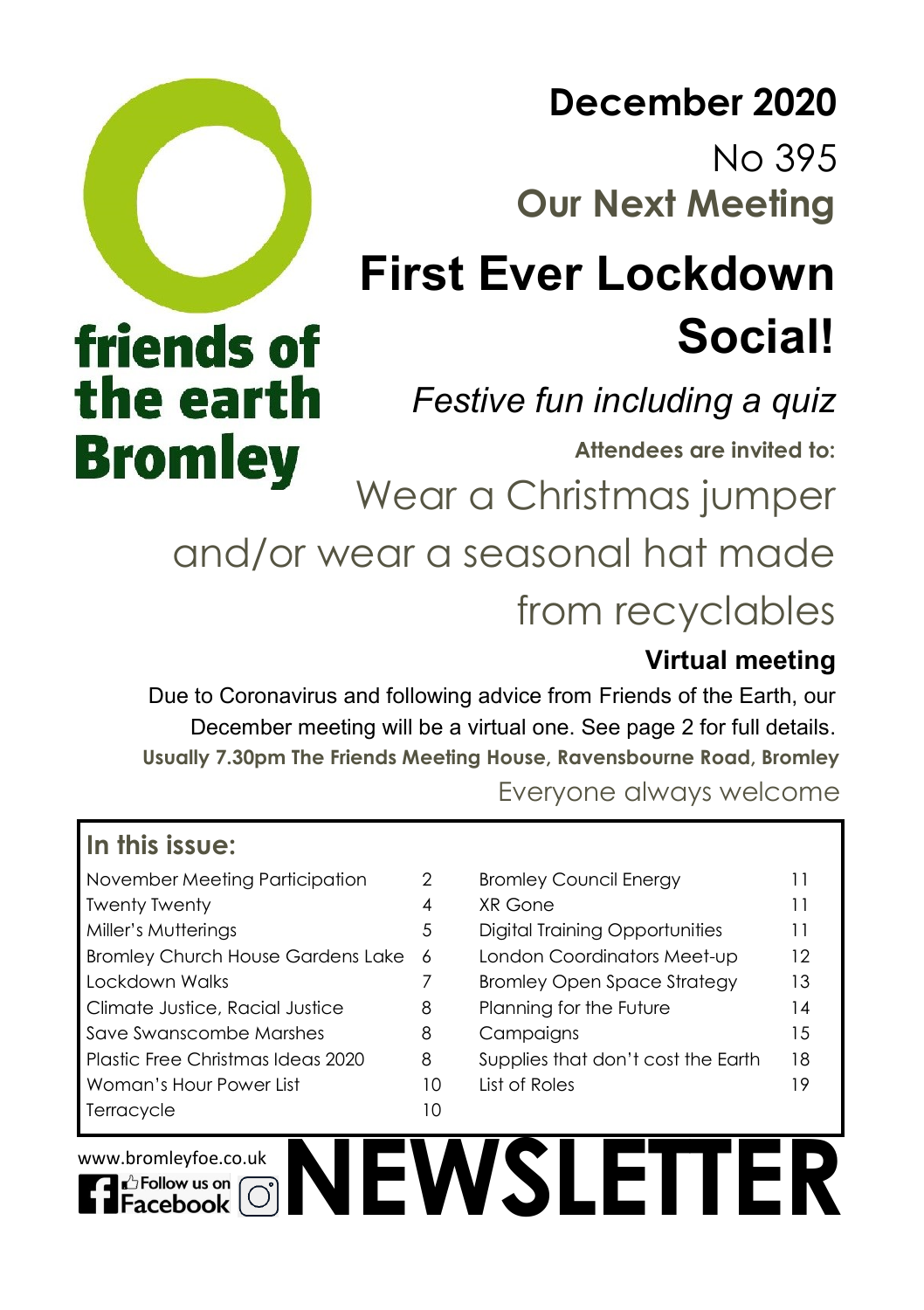# **December Meeting Participation**

If you would like to be involved in the December Monthly Meeting, then it will be a virtual Zoom meeting once more. Please let us know if you'd like to attend by either emailing [bromleyfoe@gmail.com](mailto:bromleyfoe@gmail.com) or leaving a message on 020 8289 1503, and we will then send you details of how to join in, nearer the time.

You can either join using your computer (with video or without) or on a smart phone. Usually a phone number to dial in from any phone is issued with this type of meeting, but due to high demand at the moment, this function has been disabled.

Specific meeting content details are below. The first half will be our speaker and the second half will be for BFoE business.

*If you can't attend this meeting, or just find yourself with some spare time, perhaps we can encourage you to become 'Armchair Activists'. Do your own bit of campaigning, perhaps inspired by something in our newsletters, and let us know what response you get.*

#### **Diary Dates**

#### *Please note that due to the Coronavirus, many events have had to be cancelled*

**1 st Dec (Tues)** BFoE Monthly Meeting 7.30pm. OUR FIRST EVER LOCKDOWN SEASONAL SOCIAL! This time our evening of Festive Fun will be from the comfort of your own home via Zoom. You are not restricted to non-alcoholic punch this year! As we are not constrained by the rules of the Meeting House, you can have a tipple., if that's your thing. Afraid it's "bring your own", as with the Festive Food. It's also 'get out that Christmas Jumper' time and you are invited to make a Christmas hat from recycled materials. Maybe we can vote for the best one! And there will be a seasonal quiz.

**5 th Jan (Tues)** BFoE Monthly Meeting 7.30pm. It will be our AGM when we approve the accounts, report on the previous year and confirm campaigns and posts held for the coming year. Speaker also to be announced.

This is correct at the time of going to press but obviously will be updated in the next monthly newsletter. If you need any further information on any events in the meantime, you can email us on [bromleyfoe@gmail.com](mailto:bromleyfoe@gmail.com)

**If any of the items in this newsletter make you angry, delight you, enthuse you or cause you any emotion other than apathy, then please jot down a line or two and send it into the newsletter.**

**Note that there are several internet links in this newsletter which may be impractical to type into a browser. If you would like access to any of them then please let us know and we will sent you an electronic copy of the newsletter where you can just click on the links.**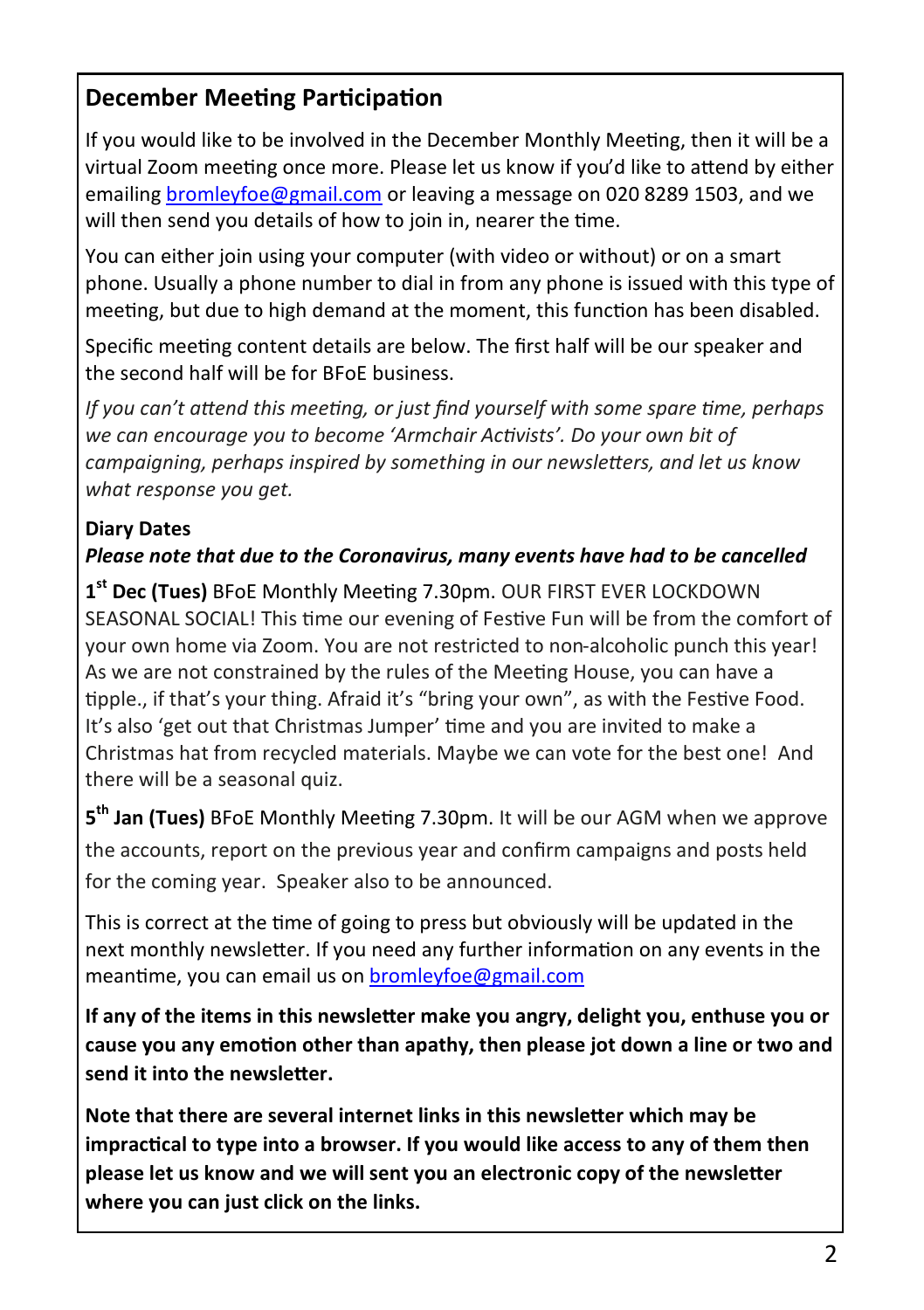## **November Monthly Meeting Report**

Peter Gandolfi

We had a talk by Frank Kelly, Director of the environmental group at Imperial College London.

Why do we accept dirty air when this is shown to shorten life expectancy?

The major sources of pollution are: Power Generation - coal, diesel, biomass and gas.

Road Traffic - petrol and diesel. Shipping, Metal Industry, Wildfires and Desert Dust episodes.

Shipping is one of the most polluting forms of transport as a very dirty fuel is used.

20th Century London was based on coal and had severe pollution episodes such as the great London smog on September 1952. A graph showed that there were up to 1000 deaths a day, with 12,000 extra deaths over the whole period.

In 1956 the clean air act banned the burning of coal inside the city limits and lead to a great decrease in smoke and sulphur dioxide.

There has been a dramatic increase in car use over the years, resulting in new pollutants Nitrogen Dioxide (NO2) and Particulates from exhaust emissions. These 2.5 micro sized particles are exceedingly small, even on the scale of a human hair 60 microns across, 30 could fit across the width of a hair.

60% of NO2 is produced by road transport.

These emissions can have a short term effect, usually on those with underlying conditions, or more serious long term effects built up over decades of breathing bad air.

Measuring equipment is now portable enough to measure in the real world, and a comparison was shown of a walk through Hyde Park, compared with a walk through Oxford street, which showed a significant decrease in lung function when walking along Oxford Street.

Work in the US has suggested that children living near roads develop smaller lungs than those further away from roads. Pollution can affect all our organs and can have a lifelong impact.

In urban areas, traffic is the main source

# **Next Newsletter Copy**

Any news, articles, poems, questions, views, articles for sale will all be considered for publication. Please send them to the editor via one of the methods below to

arrive not later than *midnight Friday 18th December*

**Post**: 17 Everard Avenue, Hayes, Kent BR2 7LR

**Email**: Robert.clark9@btinternet.com (please write 'Newsletter' in the subject line) **Disclaimer:** Please note that any opinions expressed in this Newsletter are not necessarily those of Bromley Friends of the Earth or of Friends of the Earth.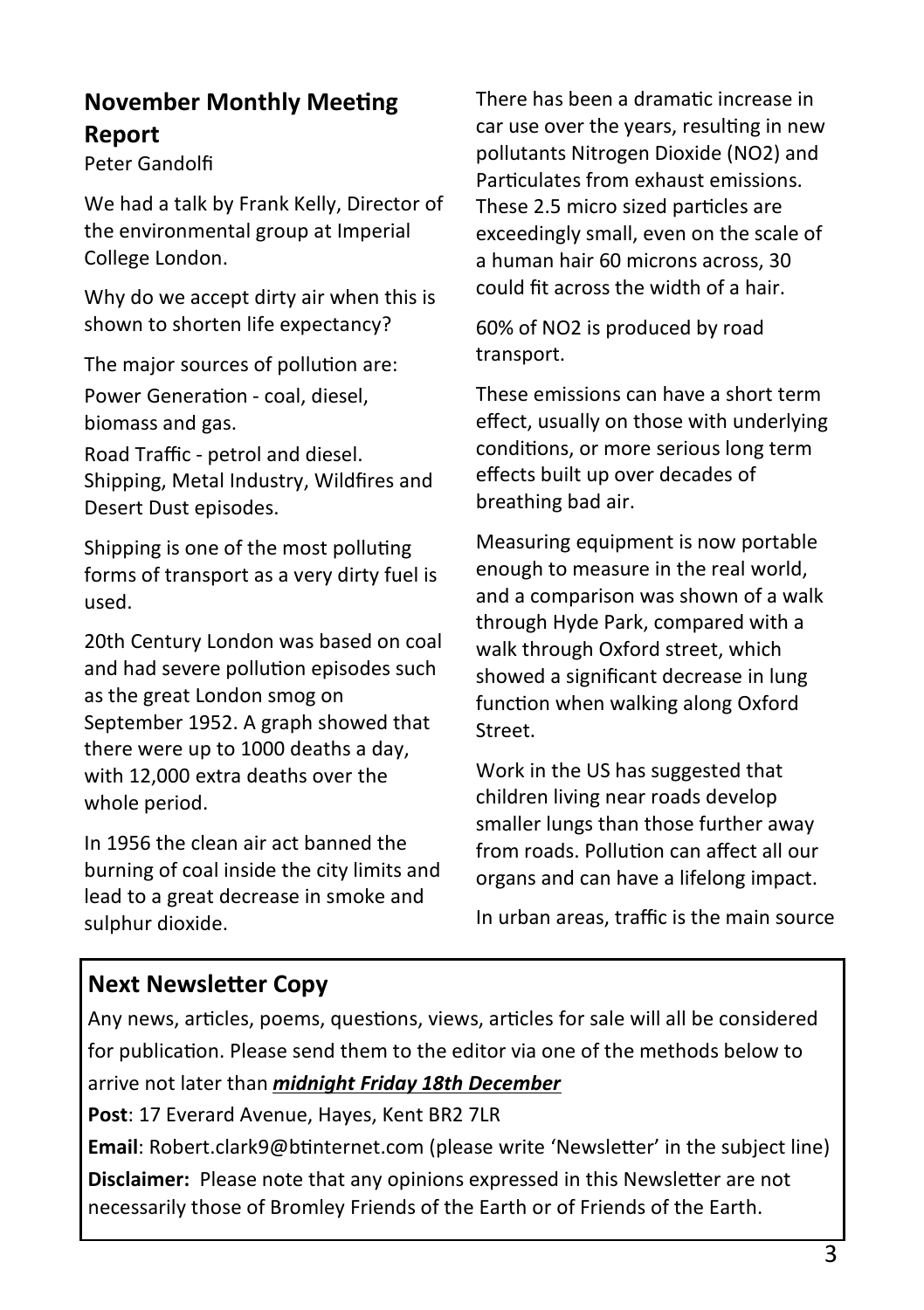of modern air pollution – tiny particles and Nitrogen dioxide. Two thirds of car's particulate pollution is from sources such as brakes and tyres.

There is no such thing as a zero emission vehicle.

There was time for a few questions at the end. These included:

Q - What can one do to decrease pollution around schools?

A - Get schools to understand what it does to them. Restrict traffic, road blocks etc.

Q - Are levels of Cadmium in the air measured?

A - Yes, there are a few roadside devices that measure the levels of all airborne metals.

Q - How effective are hedgerows in removing pollution?

A - Much better than other forms of barriers. Dense hedges can give a 50% reduction.

Q - What was the abbreviation NRMM on one of the charts?

A - NRMM stands for Non Road Mobile Machinery such as diggers and cranes which emit a sizable contribution to overall pollution levels.

#### **Second Half**

Peter Gandolfi

Judy reported that the Bromley Environmental Alliance now has a name - **Bromley Environment Network (BEN).** An Organogram was shown displaying the structure of the organisation, now consisting of 12 local groups. Its structure was discussed and Judy asked for comments by email.

Sheila had taken part in a London Co-

ordinators Zoom meeting with coordinators from 12 other group. (See report page 12.)

Metro mayor meeting report – Ann had participated in a Zoom FoE meeting re the 2021 Metro Mayor Elections, which had been a good opportunity to talk to others. Points discussed included: Climate action plan, a need for rethinking and making all accountable, and to ensure that those elected keep to their pledges.

Plastics – Annette said that the national campaign was now completed, and she requested sustainable Christmas ideas for the newsletter

Social Media update – Emmanuelle reported that notices have been put up in Bromley about switching off engines to limit pollution, and our Facebook account has been updated appropriately.

Local planning updates – Tamara pointed out that the government was about to close its consultation on its proposals for the planning system, that could dramatically weaken environmental protections, and that it was the last chance for local residents to comment.

# **Twenty Twenty**

20:20 vision is held up as an ideal, something nearing perfection. What were we expecting last year as we neared the year 2020? It was seen in with the usual celebratory gatherings and parties and crowds watching fireworks, never dreaming that twelve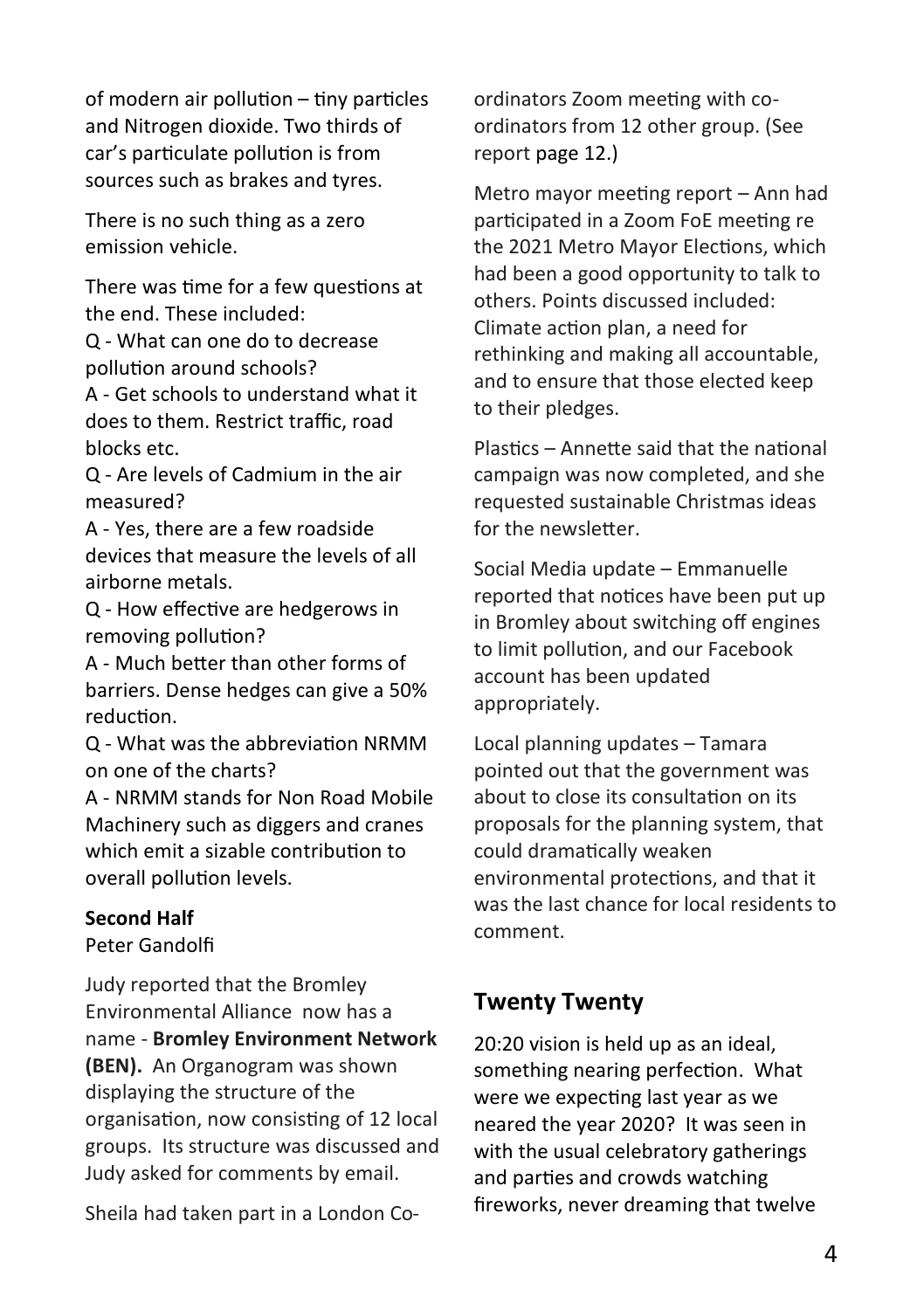months on, these happenings would be a distant dream. Then the terms 'lockdown', 'furlough', 'PPE', 'social distancing', 'bubble', and 'R number' had not entered our vocabulary. Little did we think that a year on we'd be wearing face masks in public, be nervous of using public transport, not be frequenting theatres, cinemas, sports events, clubs or even getting together in each other's homes or meeting in a café or restaurant. Sadly, lovely initiatives like shared books in station waiting rooms have ceased. Strangers are given a wide berth when we meet on the footpath, but often accompanied by a friendly greeting.

There were some positives, particularly in the early days; an enhanced sense of community as we all clapped for the NHS, the wonderful peace and quiet with almost no traffic, being able to walk along the middle of the road, the sky empty of planes, families out together for walks and bike rides and people's greater awareness and appreciation of nature. Many people came forward to help vulnerable neighbours. But negatives have crept in: businesses closing, redundancies, a proliferation of disposable plastics from PPE and masks, millions of pairs of disposable gloves used and discarded by the NHS each day. And the traffic has returned. No longer can we walk in the middle of the road.

The worst thing is maybe the uncertainty. Where is it all going? We feel we no longer have control over our lives. And nobody is asking, "What are you doing for Christmas this year?" because nobody knows.

#### **Miller's Mutterings**

Chris Miller - Court Lodge Farm

No fog, yet more rain. Up until 27th October, we have had 130 ml of rain during the month, about the same as last year, so we are grateful that we had the seed ready to plant otherwise we might be in the same position as last year. Peter was out spraying for aphids and found that the ground wasn't too soft, one of the benefits of not ploughing. All the crops have germinated well, albeit a bit messy from weeds but we will sort that out in the spring if necessary. Peter has been busy digging a 2ft trench around one side of the big black barn to lay a drainage channel, because water was getting into the barn. As the ground slopes away it was quite a job to get the drainage pipe levels correct, but he achieved it.

You may have seen on Countryfile about oil seed rape. The ban on neonicotinoids has allowed the flea beetle to become a major pest in all brassica crops, of which oil seed rape is one. This is also going to have an effect going forward on our ability to supply sufficient oil for bio fuel. Various farming methods are being trialled ie companion planting, the use of sewage sludge and leaving long straw stubble. You can make bio fuel from other crops but will there be enough to go round?

I spoke to Dave Gunn recently who cuts and clears the Chelsfield Green and he was saying that he normally makes about 35 bales off that field but due to the weather only made 3 bales. Perhaps that is why the wild flowers were not so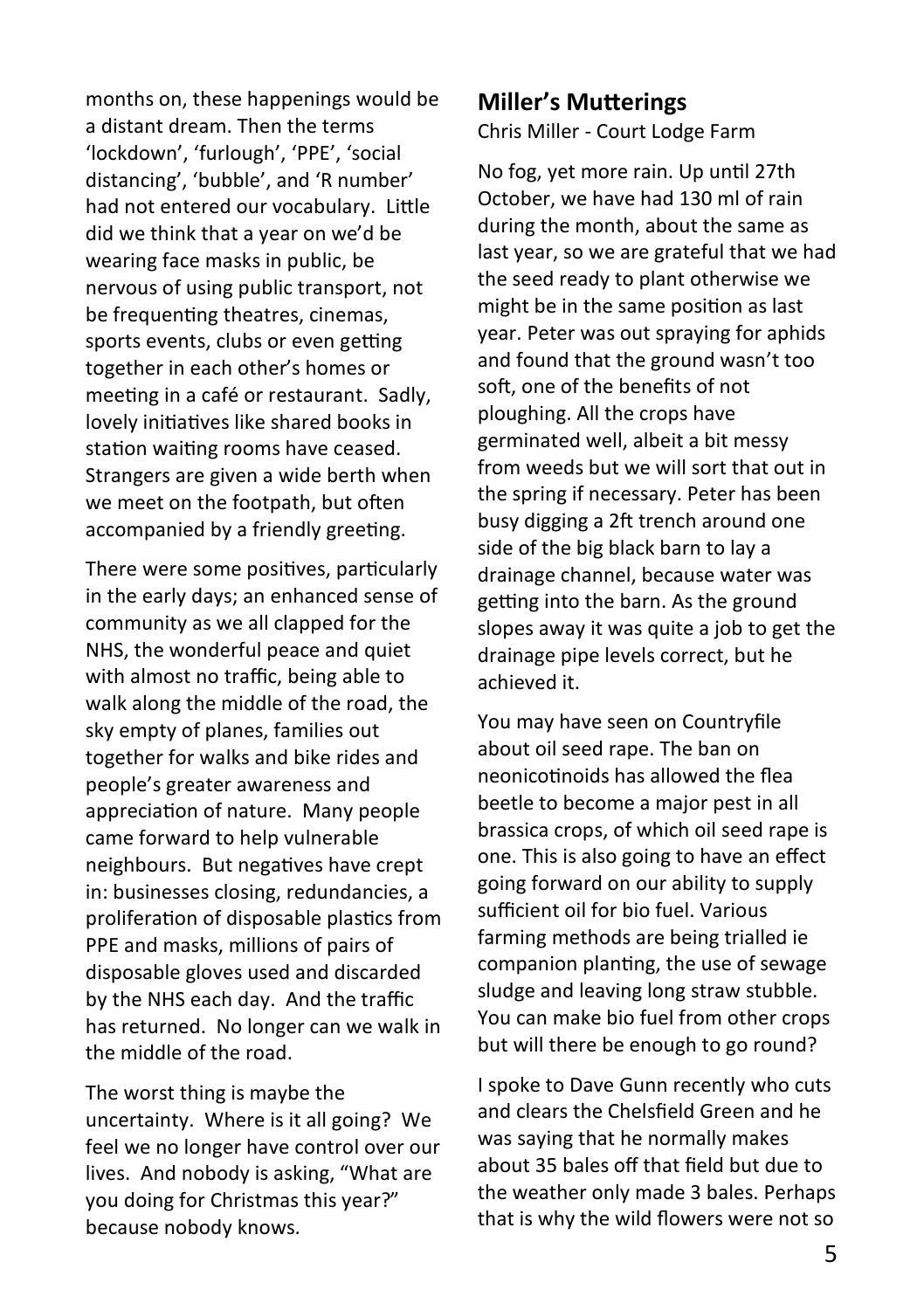abundant this year.

We have had very large flocks of Canada and Greylag geese coming in the morning, grazing, quite a sight. Lots of sightings of buzzards and occasionally a kite. The pied wagtails are still around the yard and garden, you can't mistake that walk with any other bird. We were very surprised to see a small flock of swallows weaving and diving about the house and yard for quite some time on the  $1<sup>st</sup>$  October. two weeks after they had left the yard, but guess that they are definitely on their 6000 mile journey back to South Africa.

The weather looks quite warm for the first week of November but just as fog in October suggests a cold winter, so a cold November signifies a mild winter.

There are some depressing quotes for this month but the following is a little cheerier.

Ice in November to bear a duck,

The rest of the winter'll be slush and muck

# **Bromley Church House Gardens Lake**

Carolyn Sylvester from Friends of Bromley Town Centre Parks and Gardens group, took this photo of the lake in the sun after there had been a good night's and early morning's rain in October, after a long dry period.

The water levels are still low, but improved. These are measured regularly by Paul Rainey (a Bromley FoE member)!

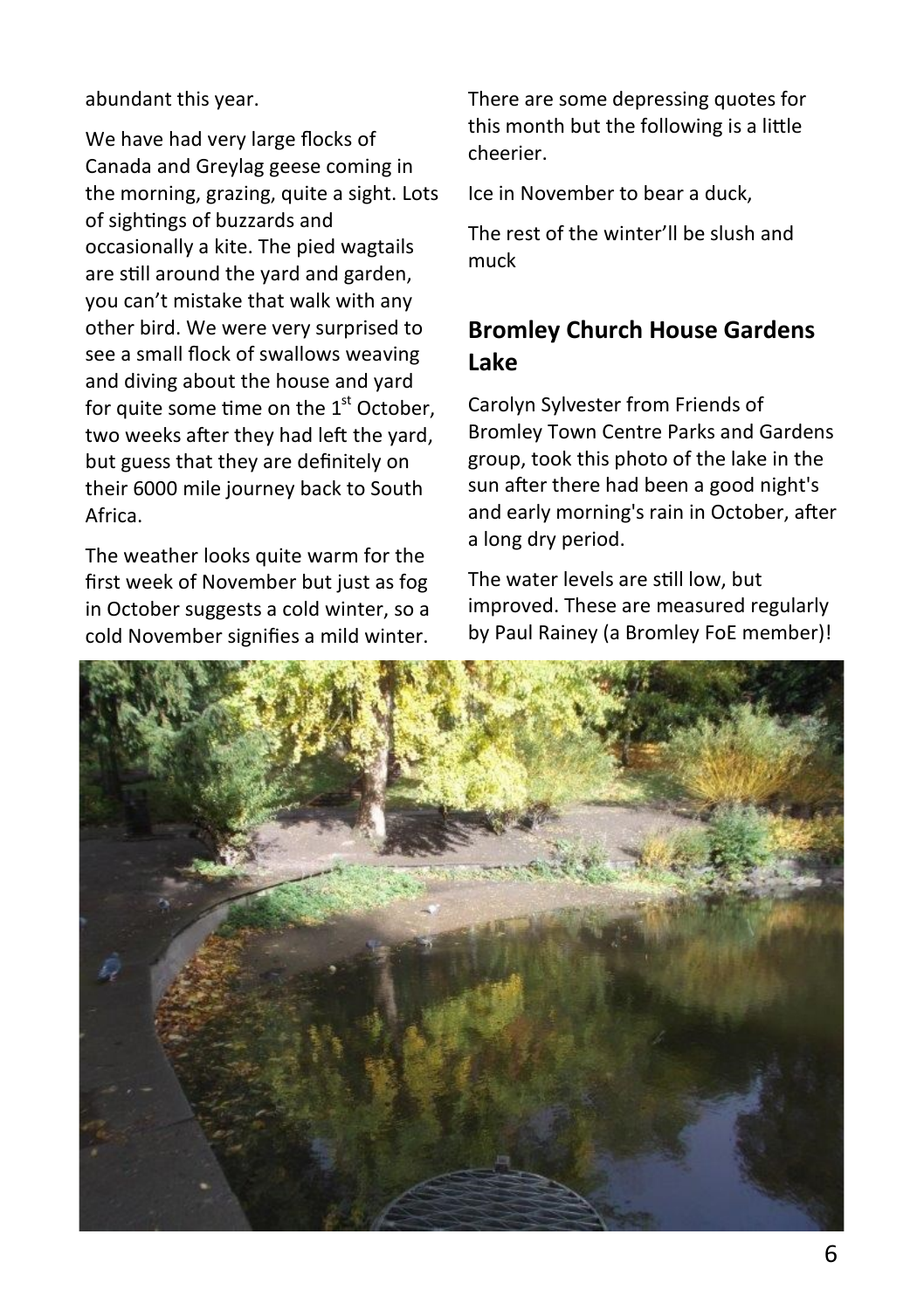She reported that the moorhens and mallard ducks were doing well on an island on the Glass Mill lake nearby.

#### **Lockdown Walks**

Robert Clark

A suggestion was made at the last monthly meeting the we could include recommended local walks for people to undertake during lockdown and prolonged isolation.

To kick things off, I would like to suggest Farthing Downs in Coulsdon. It is an extraordinary crest of a long hill covering a wide area of chalk and flint downland. Cattle are being used on parts to maintain the grass and the precious ecosystem.

There are information boards one of which shows an old reference saying that to walk the ridge is like riding the back of a huge beast, and this is how it feels once you sit atop the brow.

There is a circular walk taking in the downs and surrounding area, details of which are on the circle of information boards.

You can either get there by car or public transport. If you do go by car and the road along the down is at all busy, I would suggest parking as soon as you see other cars parked. It is not worth battling your way to the car park at the far end of the narrow road.

By public transport, I believe you can get the 119 bus from Bromley etc to Croydon East station and then it is a 6 minute rail journey to Coulsdon South. This brings you within a 5 minute walk of the downs.

Please send other suggestions to the Editor.

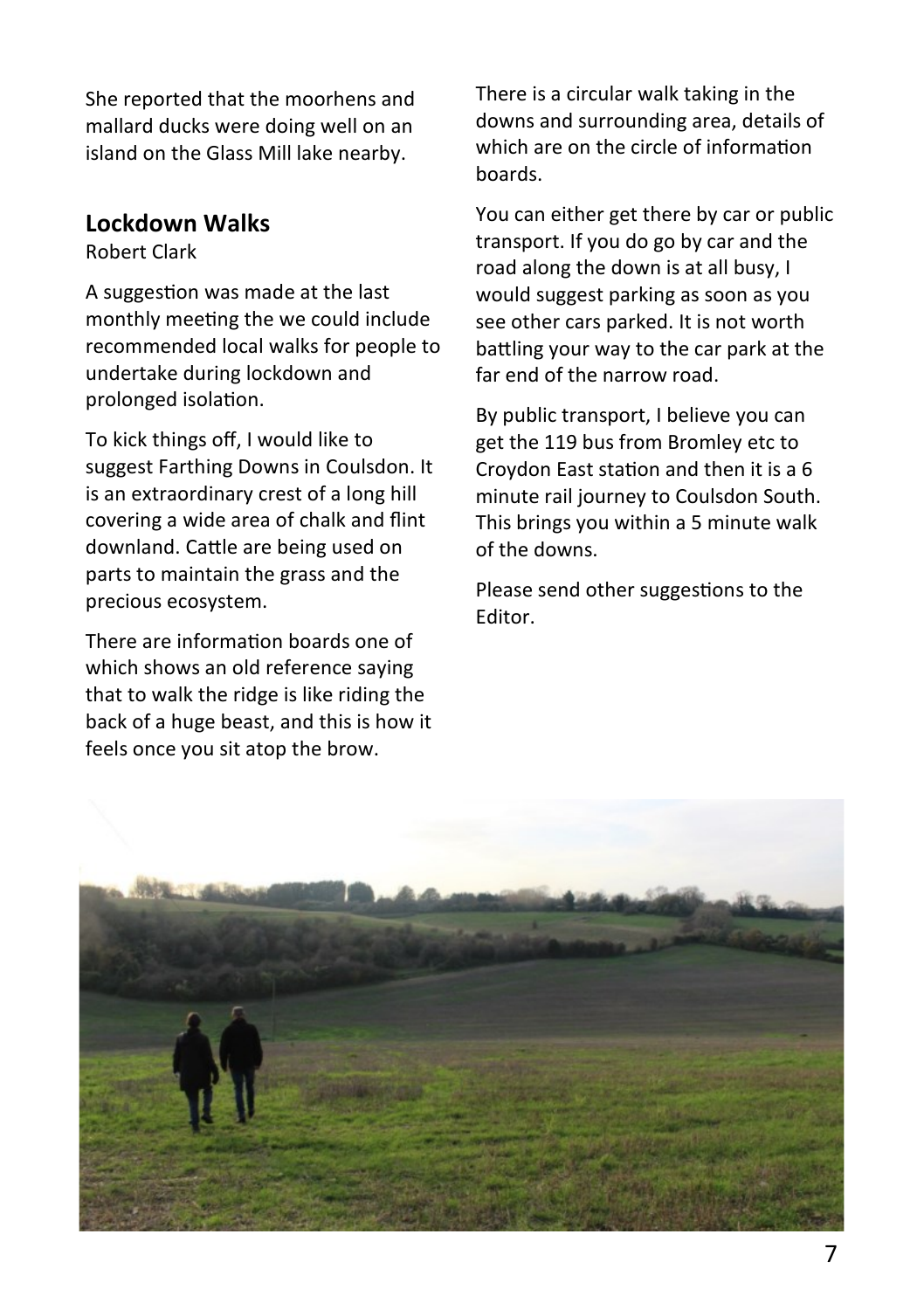# **Climate Justice Can't Happen Without Racial Justice**

If you've wondered how the Black Lives Matter campaigning of the past year or so impacts on seemingly unassociated campaigning organisations, then have a look at this TED Talk. Here, MP for Tottenham David Lammy explains the link and calls for Black and minority leadership on international climate issues.

[https://www.ted.com/talks/](https://www.ted.com/talks/david_lammy_climate_justice_can_t_happen_without_racial_justice?utm_campaign=tedspread&utm_medium=referral&utm_source=tedcomshare) david lammy climate justice can t hap [pen\\_without\\_racial\\_justice?](https://www.ted.com/talks/david_lammy_climate_justice_can_t_happen_without_racial_justice?utm_campaign=tedspread&utm_medium=referral&utm_source=tedcomshare) [utm\\_campaign=tedspread&utm\\_medium](https://www.ted.com/talks/david_lammy_climate_justice_can_t_happen_without_racial_justice?utm_campaign=tedspread&utm_medium=referral&utm_source=tedcomshare) [=referral&utm\\_source=tedcomshare](https://www.ted.com/talks/david_lammy_climate_justice_can_t_happen_without_racial_justice?utm_campaign=tedspread&utm_medium=referral&utm_source=tedcomshare)

#### **Save Swanscombe Marshes**

News from the RSPB

One of our members, Ian Holder, who works for the RSPB has brought to our attention that there is a proposal to build a 'Disney-style' theme park on the Swanscombe Peninsula in North Kent. A brown-field site that is considered by developers to be a wasteland has a greater variety of breeding birds than either Rainham Marshes or Dungeness RSPB reserves, and yet doesn't have any protective designations currently in place.

Swanscombe Marshes is also incredibly important for a wide variety of invertebrate species, including the critically distinguished endangered jumping spider(!), which is found in just two sites in the UK.

For this reason, the RSPB is supporting Buglife in campaigning to oppose the development and get the site designated as a SSSI. Buglife says 'The London Resort Theme Park' would be NO FUN FOR NATURE.

Please help Buglife to protect this wildlife haven from an unnecessary and ill-thought development, saving it for future generations to enjoy by signing the petition in the link below:

#### [https://www.buglife.org.uk/campaigns/](https://www.buglife.org.uk/campaigns/save-swanscombe-marshes/) save-[swanscombe](https://www.buglife.org.uk/campaigns/save-swanscombe-marshes/)-marshes/

Please share with your friends and family. The more people that know about it and share the information, the greater the chance of stopping the development.

Learn more by listening to this podcast:

[https://theplanetpod.com/save](https://theplanetpod.com/save-swanscombe-marshes/)[swanscombe](https://theplanetpod.com/save-swanscombe-marshes/)-marshes/

#### **Plastic Free Christmas Ideas 2020** Annette Rose

I joined a great Zoom meeting organised by Plastic Free Chesterfield. There were 56 people on the Zoom meeting and here are just a few of the ideas that we pooled together and some links to find out more!

#### Wrapping

Wrap with fabric, make fabric bags, newspaper, paper tape, plastic free sellotape, string, twine. Ecovibe tape, old maps, brown paper which could be printed on with potato prints, decorate with pine cones, dried natural materials, evergreen leaves. Furoshaki—wrap presents in a scarf or fabric - see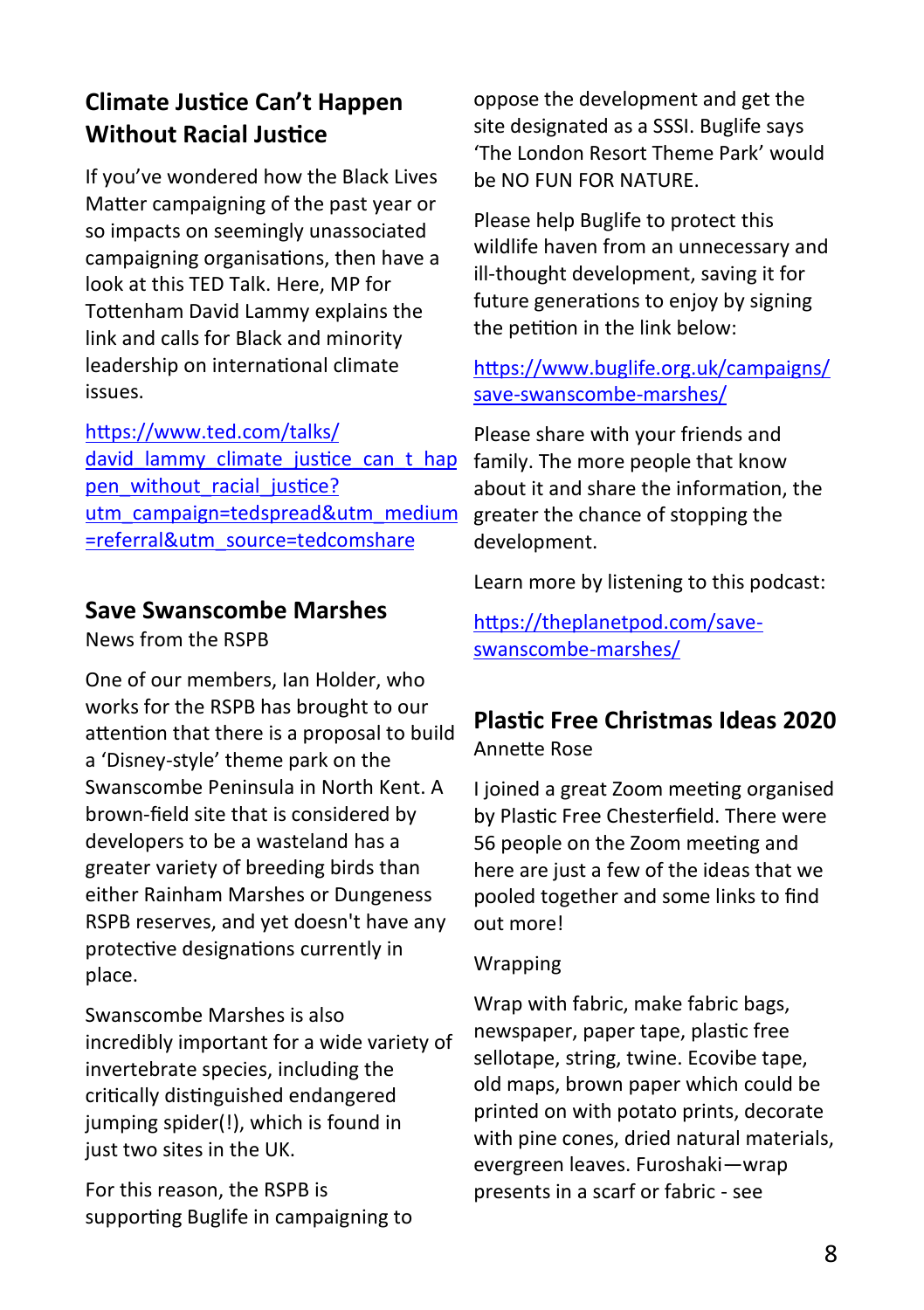Youtube, make labels and tags from old cards.

#### **Decorations**

Pine cones, threaded popcorn, cranberries, paper chains, wooden decorations, salt and flour decorations baked and painted, gingerbread men.

#### **Crackers**

Ditch them, make your own—you can buy the snaps separately, buy plastic free.

#### Plastic Free Presents

Food wraps, water bottles, a recycled planter planted with bulbs, wellies planted with bulbs, Christmas puddings, cookies, food hamper with fair trade food, experiences, promises—give a voucher for something e.g to bake a cake, do some gardening etc. Make a present using crafts—knitting, crochet. Recycle presents or buy pre-loved. Use local shops when possible or Etsy, charity sites, Ebay. Board games bought second hand. Plants in Coir pots. Herbs.

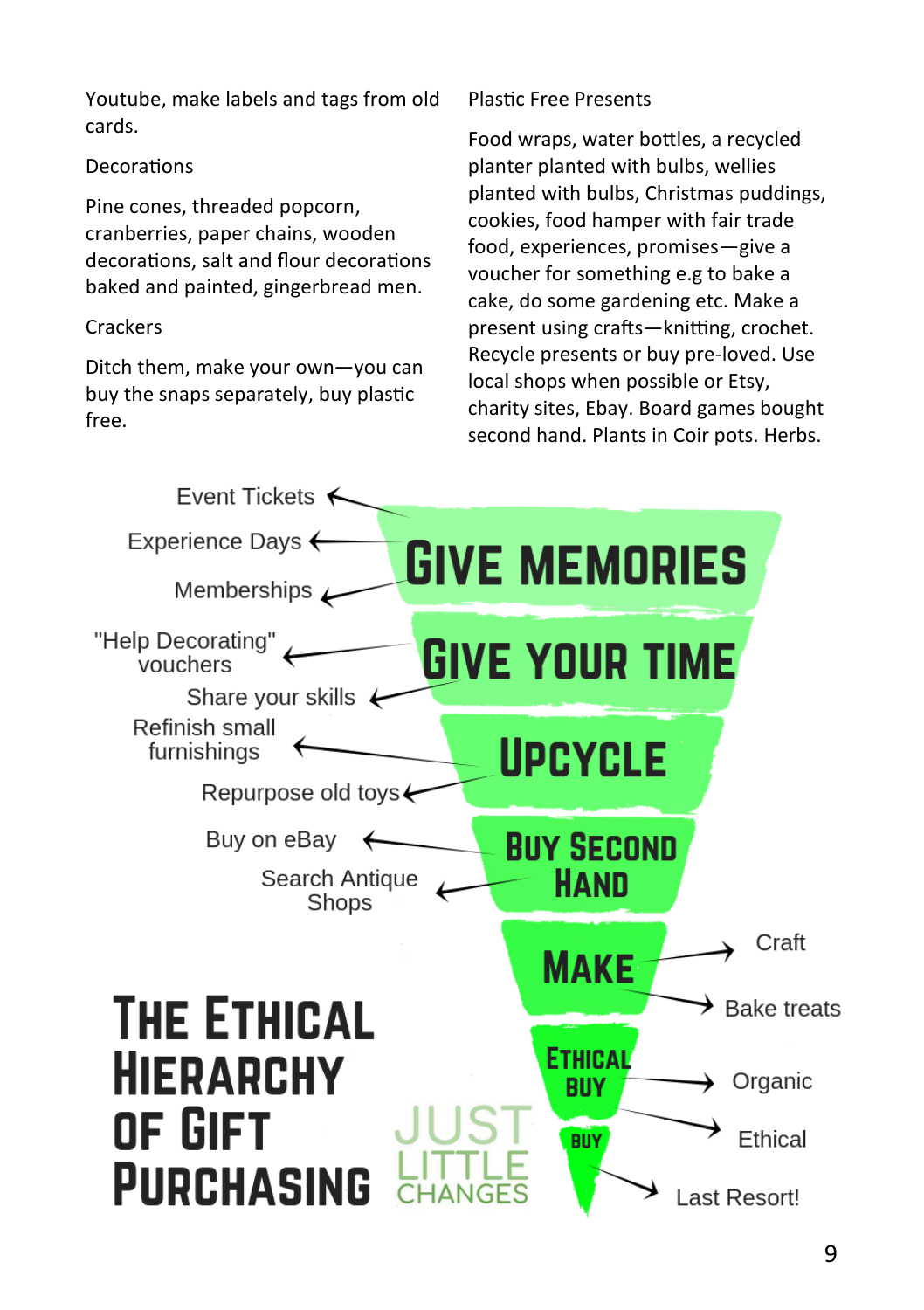magazine subscriptions, chutneys, pickles, soap, bar shampoos, wine, buy a tree to be planted.

#### Useful Links

Ethical Consumer magazine, Beekinder.net, Just Little Changes, Ecovibe, Ethicalmuch.com. Traidcraft, Plastic Free Shop.

Facebook pages—Plastic Free Tips, Less Plastic Living, Plastic Free Christmas, Plastic Free Chesterfield.

# **Woman's Hour Power List**

BBC Radio 4's Woman's Hour has published a Power List of the most influential women of each year.

This year the emphasis is on 'Our Planet' and the list is of thirty inspiring women for whom environmental and sustainability matters are a priority.

The programme on Monday 16th November ran through the whole list, briefly speaking to some of those included. Over the following few weeks, longer interviews will be held with the top ten in the list. Number one is Caroline Lucas, the green MP for Brighton Pavilion.

Well worth a listen on BBC Sounds.

https://www.bbc.co.uk/programmes/ articles/5f6X3JsVjcGXfXstdbYxhkk/ womans-hour-power-list-2020-the-list

# **Terracycle**

Geoff Pryce

I recently emailed Terracycle with a query and my email and their response are below.

Hi

What a wonderful scheme, thanks.

I know that you have many ways that you can extract the various elements of the waste to create new products, which is great, but wondered whether finding ways to re-purpose some of them could be even more environmentally friendly.

I really don't know the economics or environmental impact of these options so could you advise me on this?

With some imagination some of the waste I would have thought could be repurposed without the need to sort, clean, pulp or granulate to create new products – how does the environmental impact of each option compare?

If there was a great way of re-using some waste do you make suitable waste that you collect available for people to use in this way?

Many thanks Regards Geoff Pryce

Hi Geoff,

Thank you for your message.

TerraCycle has strict contracts with all the brand partners who sponsor the free recycling programmes stating that all material collected will be recycled. We report to our brand partners the volumes of waste collected and recycled through their programmes every year and because of the Agreements that we have with our brand partners we are unable to re-purpose. Also on each of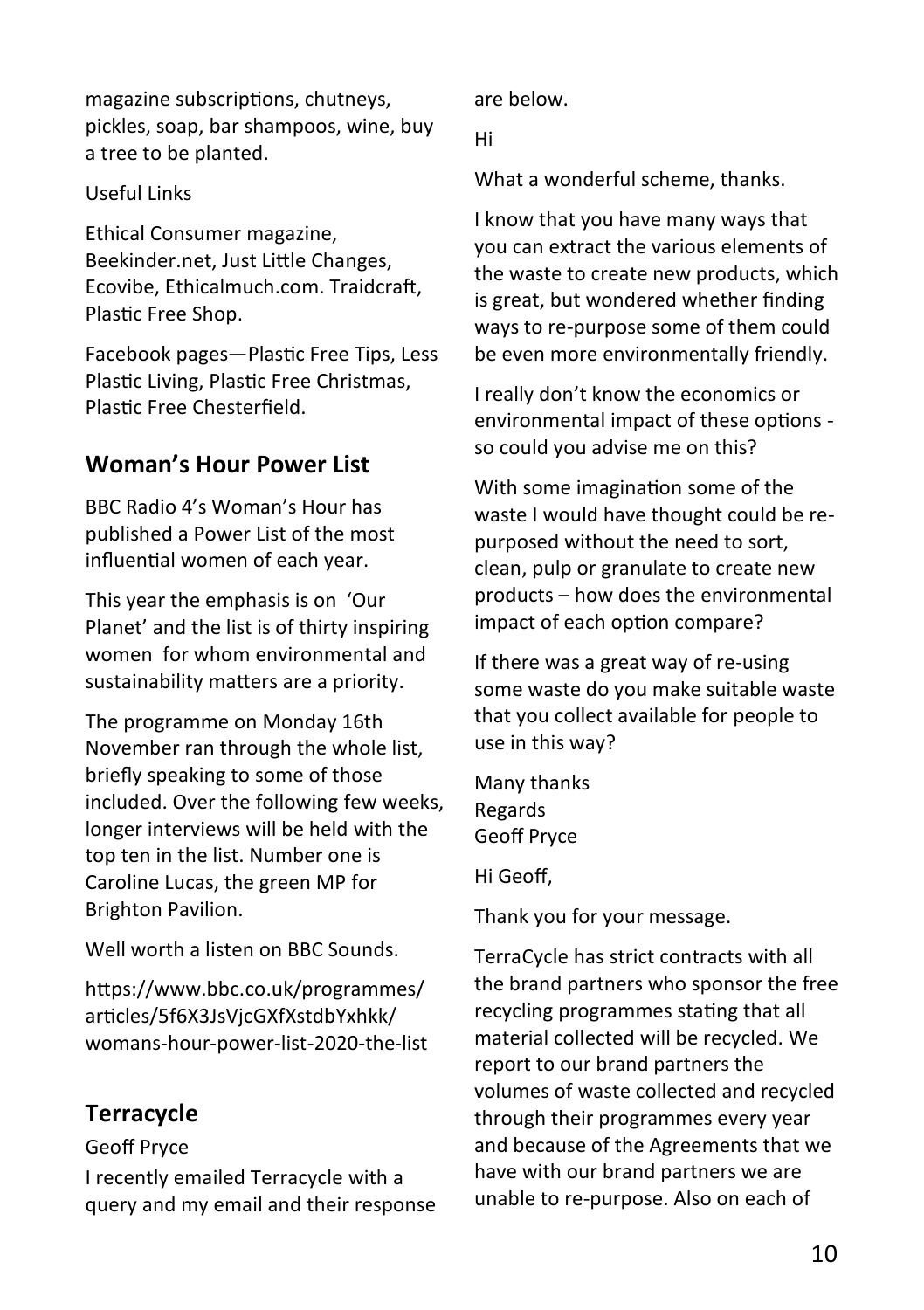the recycling programme pages, you can see how many pieces of waste have been received (and this updates in realtime as the waste is received and checked in at the warehouse) on each of the programmes and the amount of money this has raised for schools, charities and non-profits.

Here is a link explaining the Economics of the type of waste we are recycling: [https://www.youtube.com/](https://eur06.safelinks.protection.outlook.com/?url=https%3A%2F%2Fwww.youtube.com%2Fwatch%3Fv%3DqJduZur7uwo&data=02%7C01%7C%7Ca1b76a1f79fb4de1d21808d85640191f%7C84df9e7fe9f640afb435aaaaaaaaaaaa%7C1%7C0%7C637354180580506806&sdata=GDnQSyogW4D1OUC7KEnLBvhySvJz0q) [watch?v=qJduZur7uwo](https://eur06.safelinks.protection.outlook.com/?url=https%3A%2F%2Fwww.youtube.com%2Fwatch%3Fv%3DqJduZur7uwo&data=02%7C01%7C%7Ca1b76a1f79fb4de1d21808d85640191f%7C84df9e7fe9f640afb435aaaaaaaaaaaa%7C1%7C0%7C637354180580506806&sdata=GDnQSyogW4D1OUC7KEnLBvhySvJz0q)

We are always looking at ways our Brand Partners can improve their packaging to make these widely recyclable. This is also the reason that we have started Loop.

Here is a link to our Loop website, where you will find more information about exactly what it is they do: [https://loopstore.co.uk/](https://eur06.safelinks.protection.outlook.com/?url=https%3A%2F%2Floopstore.co.uk%2F&data=02%7C01%7C%7Ca1b76a1f79fb4de1d21808d85640191f%7C84df9e7fe9f640afb435aaaaaaaaaaaa%7C1%7C0%7C637354180580506806&sdata=VDCHikKsJxK0GilyUJqR%2BCPc6mws6ddUdJDqhESJdY0%3D&rese)

I hope this helps, please do let us know if you have further questions.

Kind regards,

Vithusha - Customer Service Executive TerraCycle Europe

#### **Bromley Council Energy**

Tweet from Cllr Will Harmer

Following Bromley Council's commitment to be carbon neutral by 2029, tonight I was delighted to support the Council going to 100% renewable energy for all our gas and electricity over the next few months. That will mean we will move c.£13m of council spend over 5 years to be

invested with green energy providers to create even move incentive for investment in Renewables.

### **XR GONE**

Judy Palmer

We have been sent a link to a video posted on YouTube by Extinction Rebellion (XR) Hastings which is only 3 mins long. It is rather moving, but as Parisia Wright says, it's important to emphasise, when your *'reliance and patience and courage and determination is being tested, it is good to view a video or art to remind you of why your efforts must continue'.*

Anyway, here is the link.

<https://youtu.be/HZijjWAVAE8>

# **Digital Training Campaigning Course Opportunities with Friends of the Earth**

Judy Palmer

Bromley FoE is part of the Friends of the Earth Action Network, and as such we have been informed that they are hoping to set up two training courses in the new year.

If anyone is interested in either of the courses you would be liaising with our Admin Team afterwards, as we have to adhere to the GDPR rules already in place. But if you would like to follow this up, please either contact [bromleyfoe@gmail.com](mailto:bromleyfoe@gmail.com) or [tom.wright@foe.co.uk.](mailto:tom.wright@foe.co.uk) Here is the relevant information: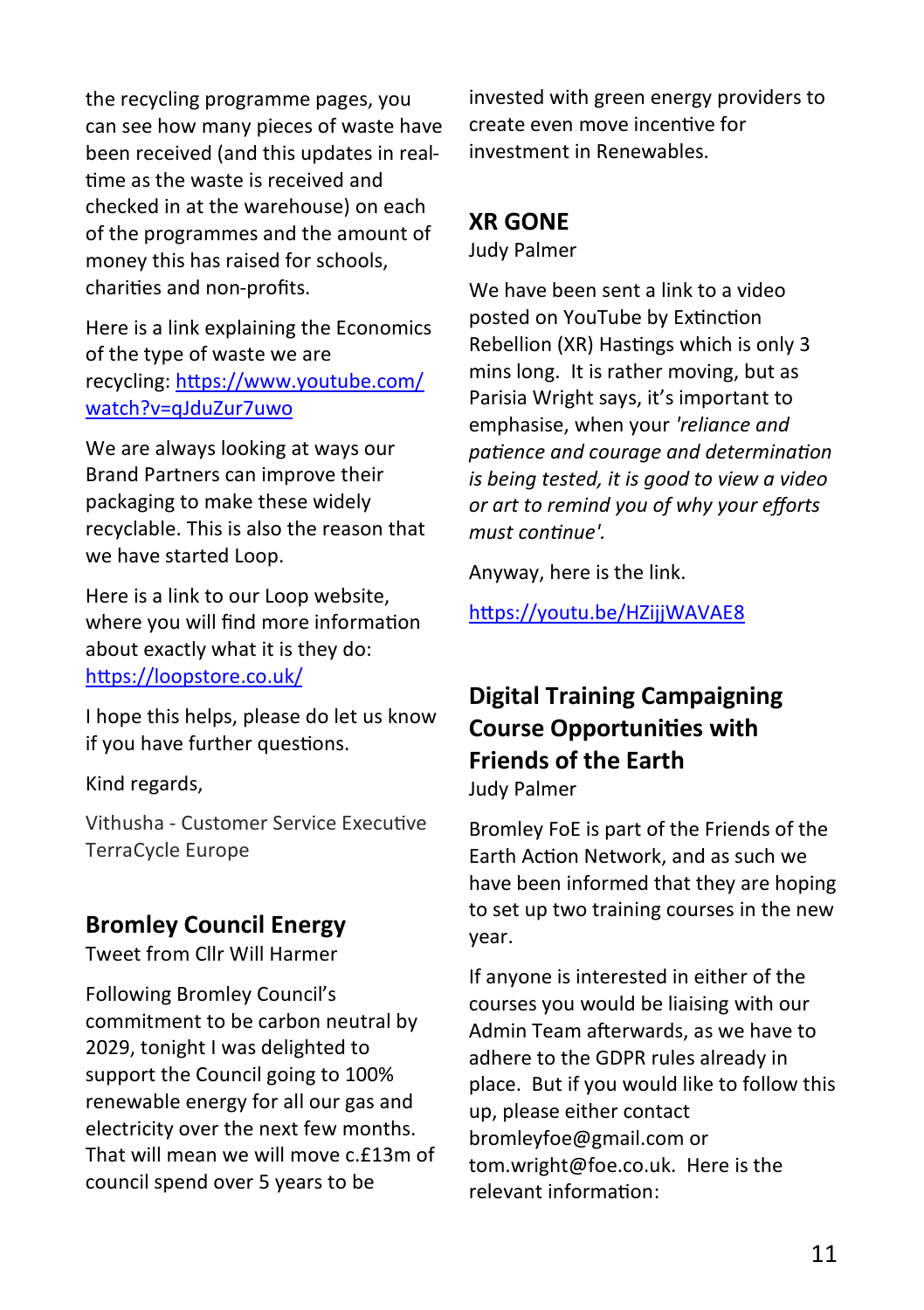#### **Digital training campaigning courses**

We're gathering expressions of interest in two potential training courses and I'd love to know if you'd like to take part. We aim to run both courses in early 2021, if we get enough interest in them.

1 Engaging a digital audience

A 4-week course aimed at groups who already have (or want to build) an email list or want to use digital petitions and e -actions as part of a campaign. We'll cover best practice, showcase successful examples and help you make your emails and petitions interesting and fun.

Find out more : https:// actionnetwork.org/forms/engaging-adigital-audience-register-your-interest

2 Using social media to campaign

A 3-week course aimed at groups who want to grow their social media presence and explore how to measure their impact. We'll look at Facebook, Twitter and Instagram and delve into best practice for posting content, paid promotion and analytics.

Find out more : https:// actionnetwork.org/forms/using-socialmedia-to-campaign-register-yourinterest/

# **London Co-ordinators' October Zoom Meet-Up**

In this Zoom era, the twice-yearly London Co-ordinators meetings which are normally held at the Printworks have taken place online. The meet-up

was hosted by Ted Burke and Fiona Whyte. About a dozen London groups were represented.

#### **Group Updates**

As usual we started with each group giving a short update. Two reported difficulty engaging with their Conservative administrations or MPs. A number of groups were now meeting via Zoom; some had not had any meetings but had been working behind the scenes. Increased use of social media was reported. For many groups the Heathrow issue had dominated; several were engaging with their councils on Climate action, many groups reported new members and had participated in the Clean-Up.

The introduction of Low Traffic Neighbourhoods (LTN) had met some hostility from the public, so the Ealing group were trying to convince people. In Wandsworth the LTN had only lasted a few days! Hounslow has introduced a scheme upcycling clothes. Merton had had a socially-distanced tree planting!

Challenges faced included protecting green spaces, air pollution, jobs and recent flooding, deprived members of the community having been most adversely affected by both pollution and flooding. Richmond and Twickenham have launched a Sustainability Guide. Brent were involved in a Tree Strategy which was very time consuming and were thinking in terms of tree planting. Wandsworth had linked up with Richmond and were looking for collaboration with other groups. They are keen on Urban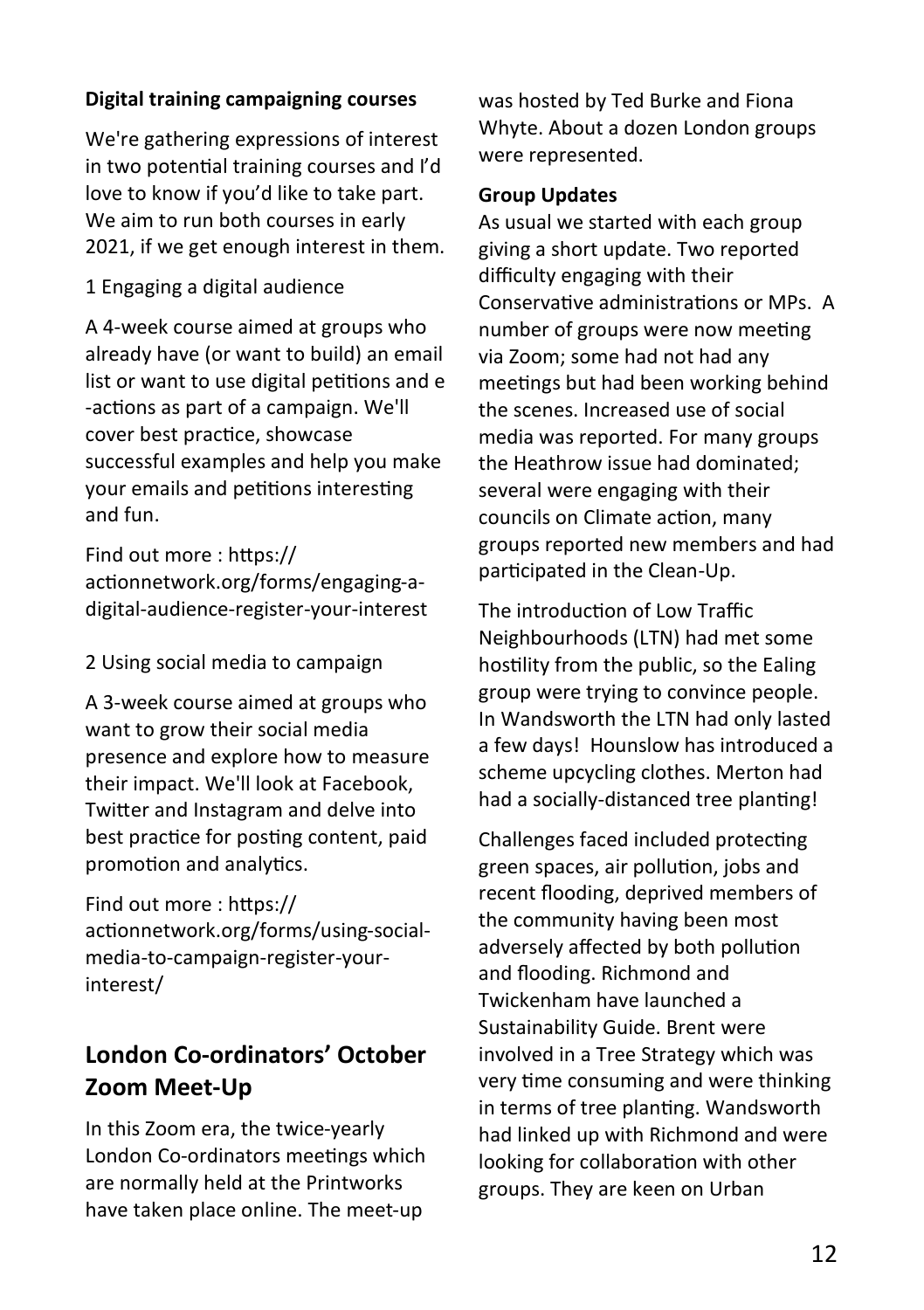Greening—open spaces, rewilding, trees – climate change and energy sources.

There was an increased tendency to use social media for campaigning.

Tottenham & Wood Green had lobbied their MP on the Climate and Green Recovery and were involved in a battle to save a local green space – the petition has 950 names. Muswell Hill were campaigning on the Green Recovery campaigning and asking their MP to write to the Chancellor.

I reported on our Zoom meetings and speakers, our Clean-up in September, our input into the Bromley Environmental Plan and Town Centre consultations, reminding the Council to look at infrastructure with regard to meeting its  $CO<sub>2</sub>$  targets eg affordable zero carbon homes, ongoing plastics campaigning and our part in updating the next revision of the Bromley Biodiversity Plan.

#### **London Mayor and Assembly Elections**

Ted then introduced the next section of the meeting re the May 2021 Mayor and Assembly elections. "**Theory of change**: if we get enough LA candidates taking pledges then we'll have a really strong London Assembly which is holding the Mayor to an ambitious set of measures to tackle the climate crisis in London."

We were put into break-out groups to discuss how to influence London Assembly candidates, what information we needed to find out and what resources and support we needed. The London Climate Plan was seen as a priority, finding out where the

candidates stood and what they were committed to; possibly having face to face meetings. There was widespread interest in running environmental hustings. Networking and information sharing between groups was suggested.

#### **Nature Campaign**

The final section was concerned with the focus for the new Nature campaign, asking for our views on the importance of various aspects, for example:

- highlighting the biodiversity crisis, including species loss
- reconnecting people with nature where they live

one important aspect of nature, such as rivers

the impact of global trade, including food and farming, and the UK's footprint overseas

Ideas put forward included planting trees, increasing biodiversity, raising awareness of species loss, getting people excited about nature, and highlighting the mental health benefits of nature.

#### **Bromley Open Space Strategy**

There is a wide ranging consultation now underway about the future management strategy for the Borough's open space, with feedback sought until 7th January 2021. The aim of the Open Space Strategy is to set out priorities and allocate resources across council-owned and managed open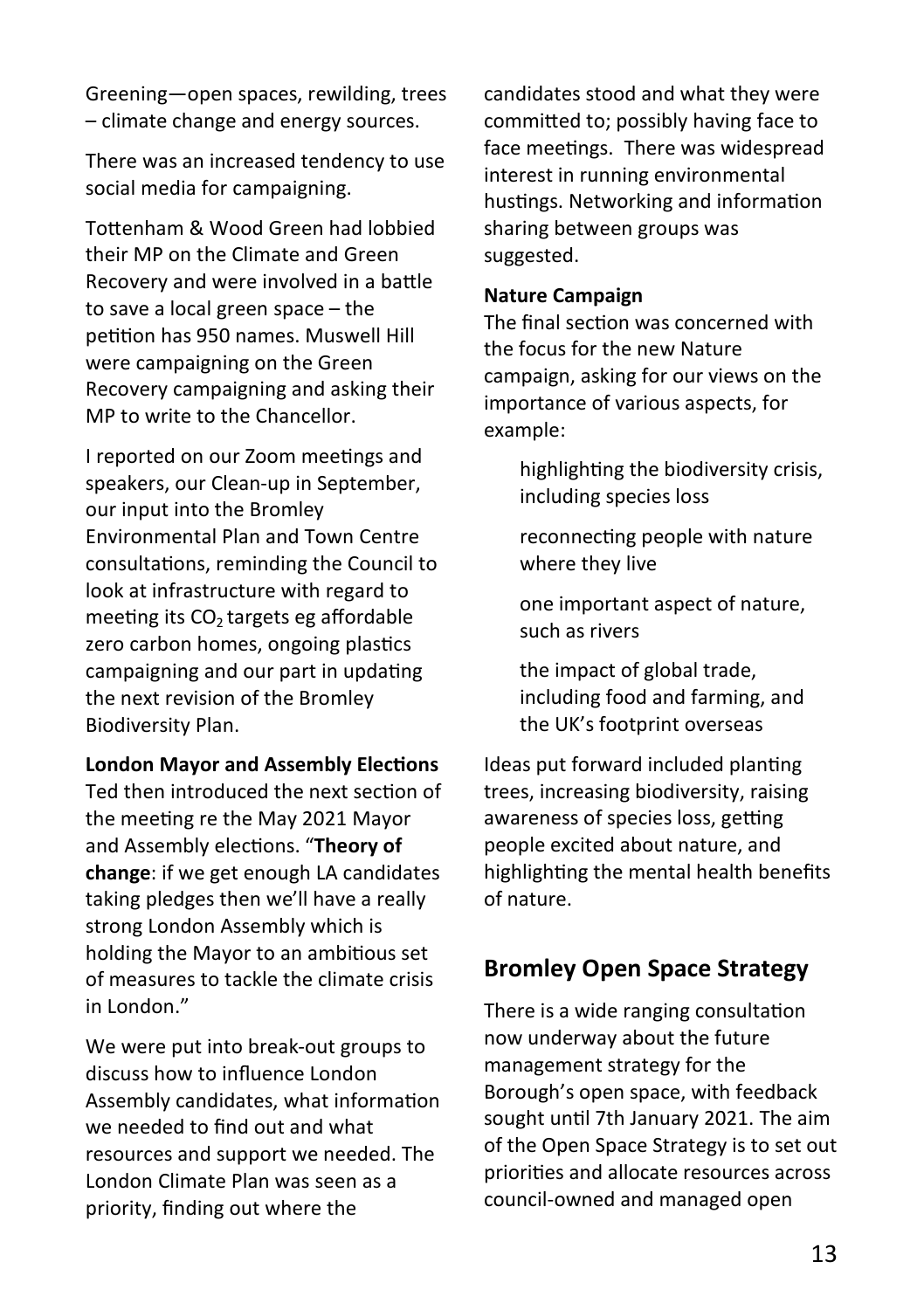spaces in future years, while at the same time conserving and enhancing them.

The scope of this proposed management strategy includes both local parks and also the larger open spaces that the Council manages in partnership with idverde, including the country parks, as well as allotments. Views are sought from both groups and from individuals.

#### [https://www.bromley.gov.uk/press/](https://www.bromley.gov.uk/press/article/1699/open_space_strategy_consultation) [article/1699/](https://www.bromley.gov.uk/press/article/1699/open_space_strategy_consultation) open space strategy consultation.

When the consultation period is closed. the Open Space Strategy will then be incorporated into formal Council policy in spring 2021.

# **Planning for the Future Government Discussions**

Tamara Galloway

Back in August, Robert Jenrick, Secretary of State for Housing, Communities and Local Government and acquaintance of the developer Richard Desmond, launched his 'Planning for the Future' consultation, considering responses to proposals for 'radical reform' to the planning system in England.

These proposals divide land into three categories, *Growth* areas suitable for substantial development, *Renewal* areas suitable for development and *Protected* areas.

Local people would have their views taken into account when the local authority originally creates a map of these areas, but after that would have no say on individual planning applications.

I believe that most ordinary people will think the details of these areas are a matter for their local authority. However, when a developer makes a 'concrete' proposal to build a monstrosity near them, they'd be much more likely to object – but according to these proposals, by then it'd be too late. So, these proposals will be extremely damaging to communities, local democracy and the environment.

Now the deadline for responding to this government consultation was on Thursday 29<sup>th</sup> October. I sent my response on behalf of the Green Street Green Village Society. Bromley Council sent a response seeking to help preserve the environment and character of Bromley Borough and pointing out that the proposals remove a significant amount of control from the Council and other Local Planning Authorities (LPAs).

I also wrote to my local M.P., Orpington Constituency's Gareth Bacon, before the debate on the Housing White Paper that was held on Thursday 8<sup>th</sup> October.

Here's his response:

Dear Ms Galloway,

Thank you for writing to me about the upcoming debate on the Housing White Paper.

I am planning to attend this debate and have put in a request to speak to the Speaker's Office, although that does not guarantee that I will be called. However, along with many colleagues I have been having private meetings with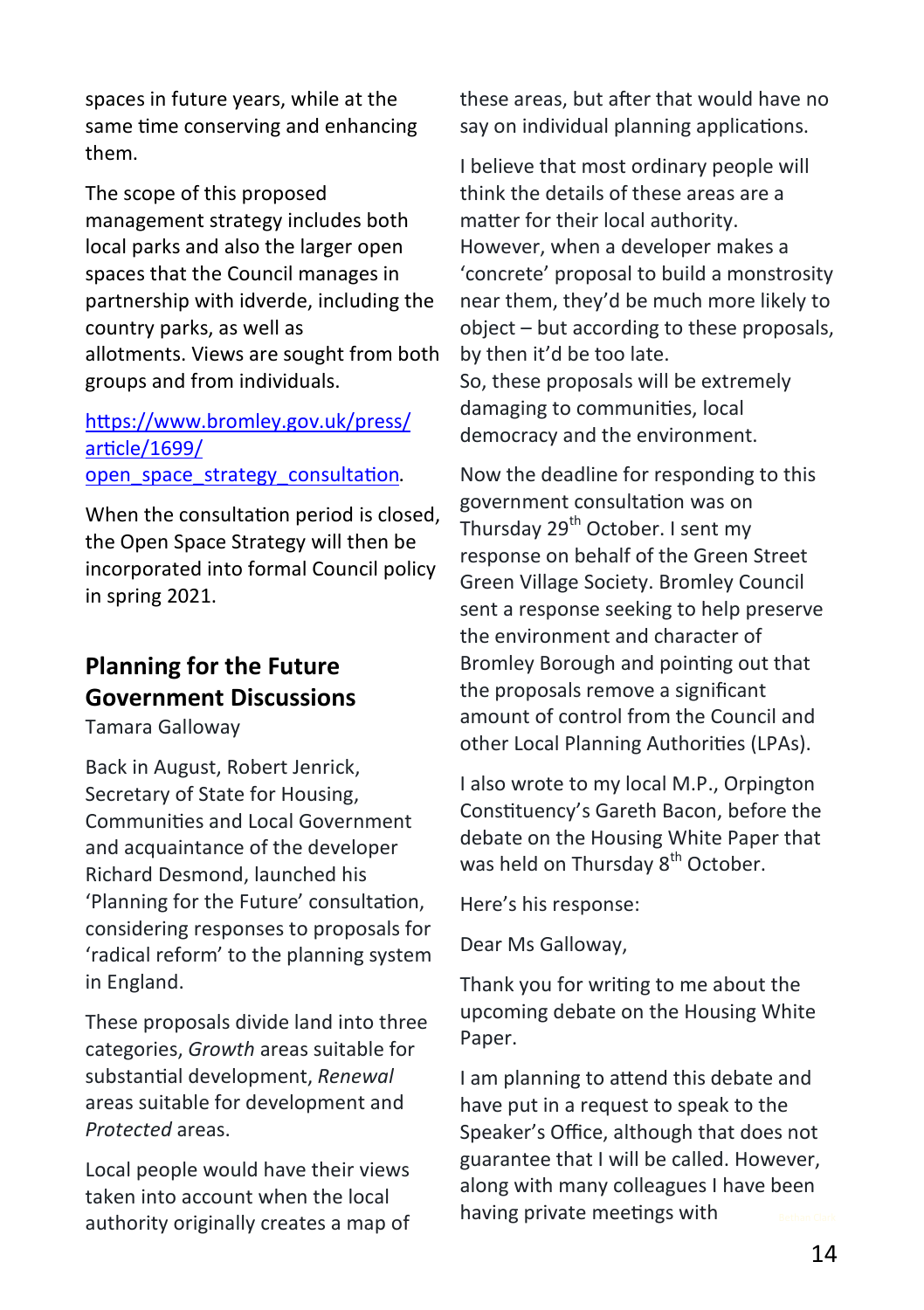senior government Ministers on the Planning White Paper and we have made our views clear.

I must stress that the debate on Thursday is a backbench business debate and, as such, will not decide the issue. The government will consider the responses to the White Paper consultation and legislation will probably follow in due course - the debate on that will be far more important. The purpose of Thursday's debate is to show the government the strength of feeling amongst MPs on the current proposals in the hope this will lead to changes being made to the White Paper and the draft legislation that will follow it.

As to my own views, I think that reforms are needed to what is a 60-year old system with its roots in a 'command and control economy' developed after the Second World War.

I am pleased that the Green Belt remains protected but I have certain concerns, including the numbers produced by the housing algorithm, the likelihood that attempting to hit such numbers could lead to intensive densification in a way wholly inappropriate to local communities and who it is that will be responsible for designating 'Growth', 'Renewal' and 'Protected' zones. The White Paper is insufficiently clear on this point, and there are indications that in Greater London (of which Orpington is a part) that power could legally reside in the hands of the Mayor of London. This is not something of which I would be supportive.

While Orpington is part of Greater London, it is historically part of Kent and has far more in common with neighbouring Sevenoaks than it does to central London.

This is an issue that will be occupying much of my time in the coming weeks and months and I will post further updates on my website and social media.

Yours sincerely, Gareth Bacon MP

Since these discussions in Central Government are ongoing, especially if your M.P. is one of the other Bromley Borough M.P.s, please write to them expressing your views about the proposed removal of rights to object to specific planning applications.

## **Campaigns**

New FoE campaign areas!

Recently Friends of the Earth have reorganised their campaign areas into the following:

**Climate** - this covers Heathrow Green & fair recovery Climate friendly communities Renewable Energy

**Nature** - Trees & bees

**System Change** - Trade Planning & Environmental law Anti-racism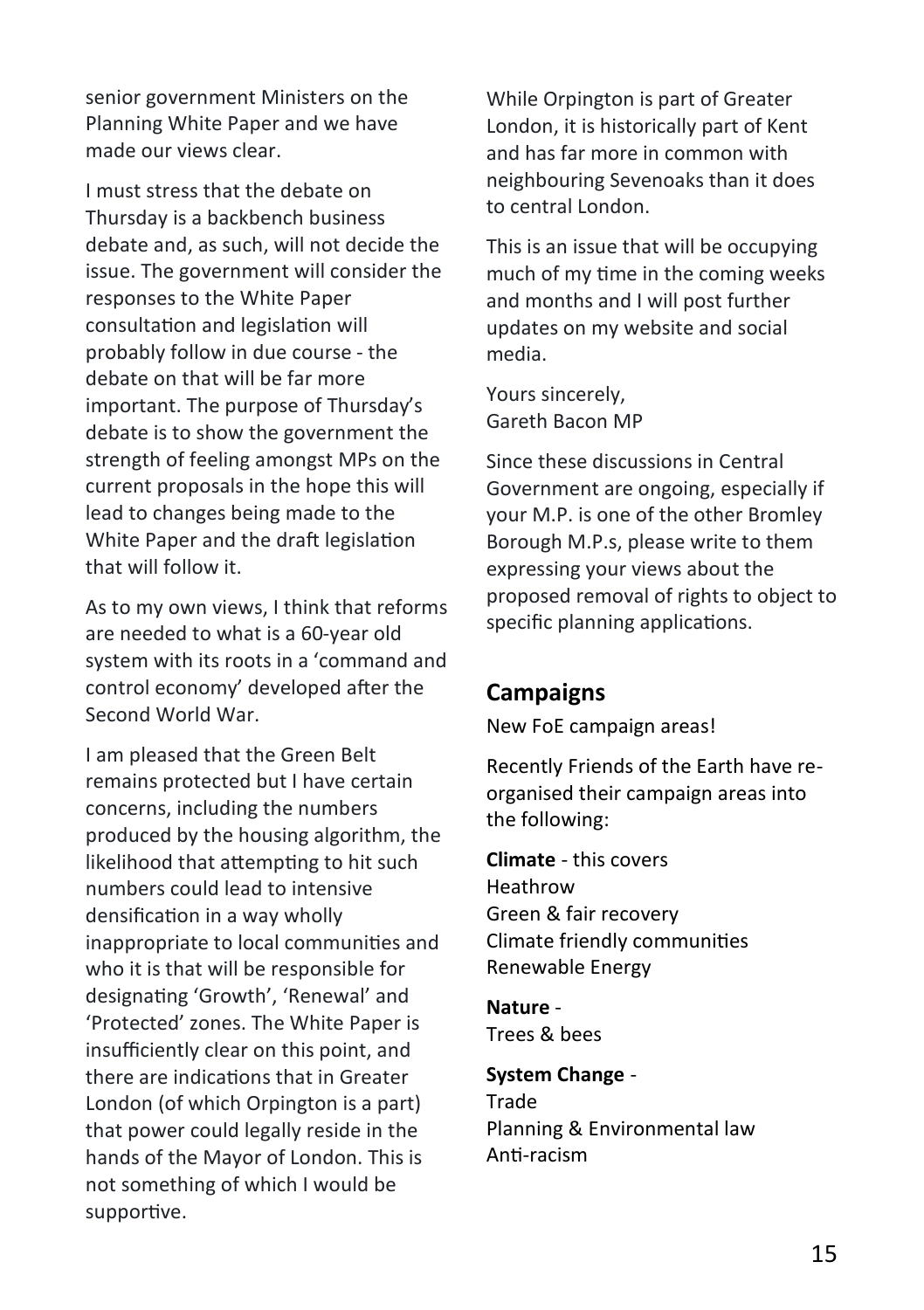#### **Consumption** -

Food & the environment **Plastics** 

This gives local groups many opportunities to engage with other organisations to work on an issue within their community.

We have our AGM In January which gives us the ideal opportunity to discuss any thoughts and ideas you may have to work on any of these areas. Please take the time between now and then to have a think about it and join us on January 4th! Or if you are unable to, send an email to [bromleyfoe@gmail.com](mailto:bromleyfoe@gmaiil.com) and we will add the thought to the list.

Judy Palmer

#### **Climate, Energy and Transport**

#### **US Election**

Scientists have been heartened by Biden's belated ambition to address what he calls 'an existential threat to the environment'.

He has now stated the importance of re-joining the Paris Climate Agreement, much to the relief of environmentalists.

This will also result in executive action to halt new coal mining and oil drilling on federal land.

Ann Garrett

#### **Melting Ice Flows**

There are serious concerns about the world's ice. In June, the north eastern Siberian town of Verichoyansk, set

the record for the highest temperature ever recorded in the Arctic Circle. Summer temperatures in the town, which lies 3,000 miles east of Moscow, hit 38°C .

In July, methane, one of the most damaging greenhouse gases, started leaking from beneath the seabed in Antarctica for the first time ever. This information has caused research scientists to say 'we may have now passed a long-feared tipping point. Sadly, we may soon look back on the Covid-9 pandemic as the good old days, before climate change raced away from us'.

Ann Garrett

#### **Renewable Energy**

Now some encouraging news - The government's commitment to renewable energy could galvanise a sector that is exceeding expectations and bring with it a decade's worth of industrial opportunities for young people, increasing new jobs. This will encourage investors and graduates, and also provide work in the building, construction and maintenance industries, supporting The Green New Deal and New Lucas Plan's initiatives.

There is hope that within the next ten years there will be enough offshore wind turbines to power every home in Britain, including more world-leading floating windfarms.

At the beginning of November, the government set out plans to use offshore wind power as a backbone of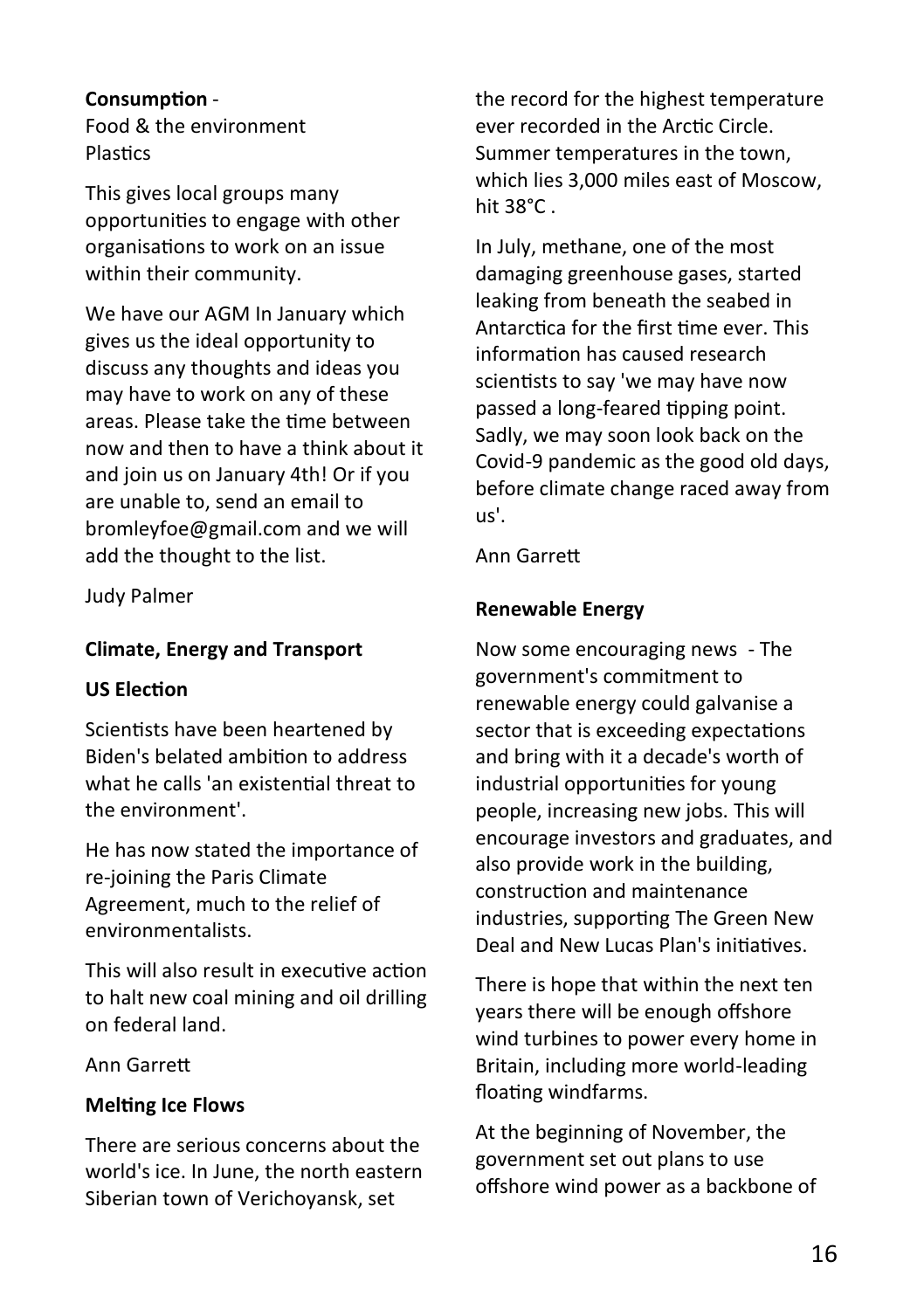Britain's carbon neutral energy future, calling for 10 times the existing offshore wind capacity by 2030, or 40GW, including 1GW of floating turbines.

Ann Garrett

#### **Transport by Ann Garrett**

There is much conflict at the moment about congestion charge expansion in order to fill a vast hole in London's transport budget.

In the 17 years of operation, the congestion charge has been accepted with relatively little opposition and been encouraged by environmental anti-pollution campaigners.

However, with the proposal to increase the congestion zone as far and wide as to the orbital roads that ring the inner London boroughs - the North and South circular - used by hundreds of thousands of cars a day, there is severe conflict of interest.

This coincides with the worrying upsurge in traffic due to the pandemic. The proposed increase could encourage more people back into using public transport, which itself needs to become more carbon neutral to meet emission' targets.

#### **Plastics**

#### **Reusable Cups and Coronavirus**

Research by scientists has shown that reusable cups are safe to use as long as they are washed properly (Greenpeace Connect Magazine).

There is a call to get reusable cups back on the menu in the major coffee shop chains including Starbucks and Café Nero.

Annette Rose

#### **Reusable packaging**

A YouGov poll earlier this year showed that nearly 60% of people would be interested in reuse schemes for dry goods. In Greenpeace's new 'Unpacked' report they suggest these innovations:

Water and fizzy drink refill stations in supermarkets

Milk machines to use to refill your bottles

Cleaning products in concentrate form that can be diluted at home

Plastic-free cosmetics to dispense into refillable containers

Annette Rose

#### **Present Wrapping**

With Christmas coming and present wrapping imminent you might like to know about Sellotape's new plastic free tape. Sellotape Zero Plastic Adhesive is £3 a pack. The company says 'It's fully biodegradable and compostable with the same stickiness as our Original Golden Sellotape.' There are alternatives, though, including using paper tape, twine and reused ribbon. Or you could put your presents in cloth bags that can be used again or be part of the present.

#### Annette Rose

#### **Cheese Packaging Recycling Programme**

Cathedral City cheese is leading the way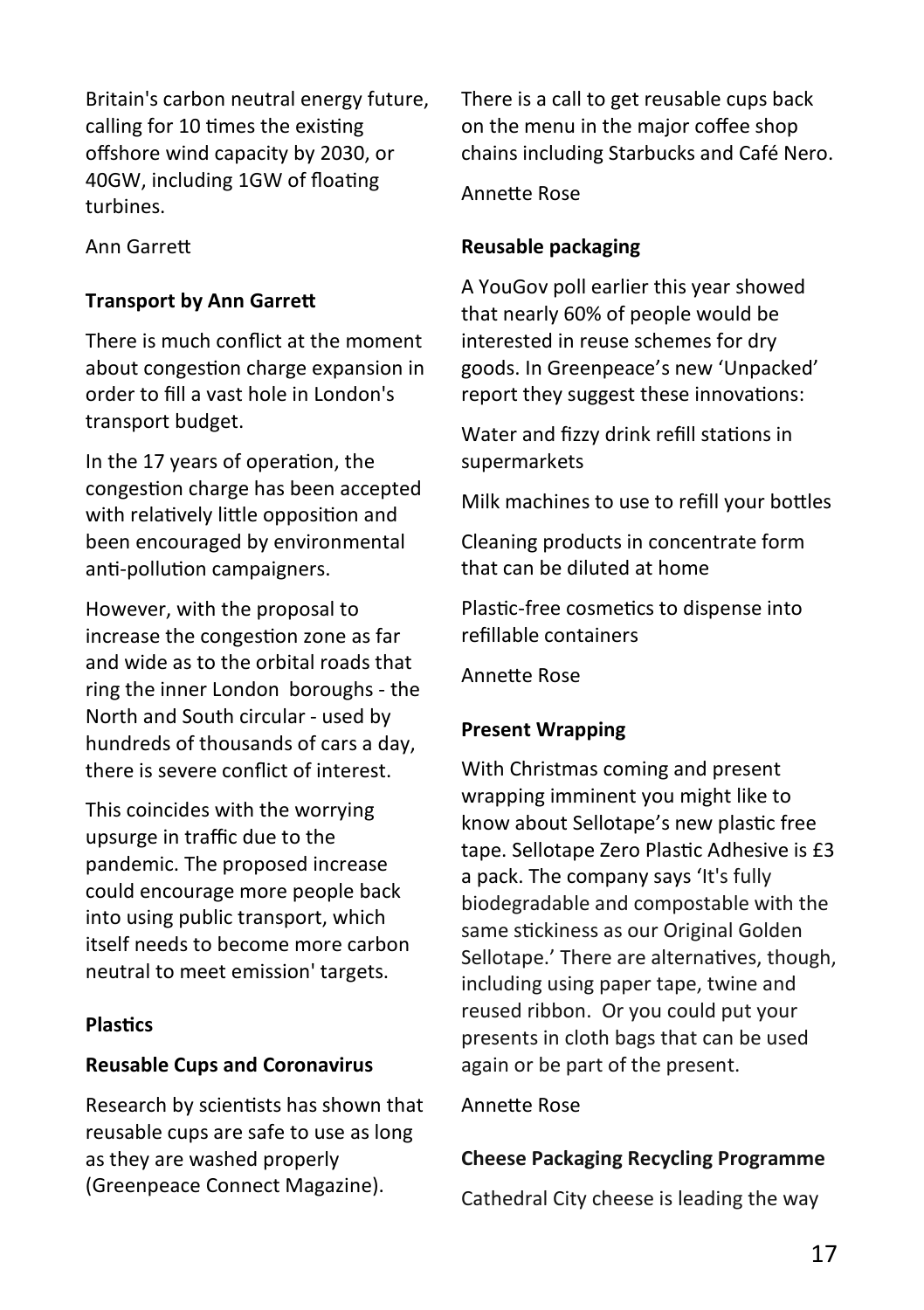byworking with Terracycle to recycle any flexible cheese packaging whatever the brand. At present, these wrappers almost always end up in landfill. The wrappers will be recycled into picnic benches and gardening tools. There are at least 2 drop-off points in the Bromley area which you can find easily by putting your postcode in the Terracycle website map search, or google Cathedral City wrapper recycling.

Annette Rose

## **Supplies That Don't Cost the Earth**

*This is a regular reference point for useful and practical resources, helping us to sustain the greenest lifestyles we can. These are not recommendations from Bromley or National FoE, but are just suggested by BFoE members. Any suggestions or reviews gratefully received. bromleyfoe@gmail.com*

**"Sweet Freedom"** is a palm oil free chocolate spread with all natural ingredients and only 13 calories per



teaspoon. An ethical replacement of that well known product for use in sandwiches, pancakes, etc. Available from Iceland.

#### **No/Low Waste Shops**

Alexander Stores, 61 Beckenham Road.

Green Room, Station Approach, Hayes.

The Burlington Food Hall, Chislehurst High Street (Next to the Post Office): [www.burlingtonfood.co.uk](http://www.burlingtonfood.co.uk)

#### **Internet**

If You Care products including recycled tin foil and sandwich bags: https:// buyifyoucare.com/

# <https://www.peacewiththewild.co.uk/> Wide range of biodegradable and natural products

<https://www.mygreenpod.com/> 'Ethical' products news and advice

<https://www.ethicalsuperstore.com/>

*www.greenfinder.co.uk* - a useful directory of environmental companies for all kinds of things.

*[Naturallythinking](https://www.facebook.com/Naturallythinking/)*, Unit 2 Mill Lane Trading Estate, Mill Lane, Croydon, CR0 4AA, 020 3856 3588: [https://](https://naturallythinking.com/) [naturallythinking.com/](https://naturallythinking.com/)

*Crowdfarming*, wide selection of directly supplied products from farmers around the world, many organic: [https://](https://www.crowdfarming.com/en) [www.crowdfarming.com/en](https://www.crowdfarming.com/en)

#### **Facebook**

*Greener & Cleaner Bromley (& Beyond)*  Consumer action! *Hayes Life Freebeecyclers* There may be

something similar in your area.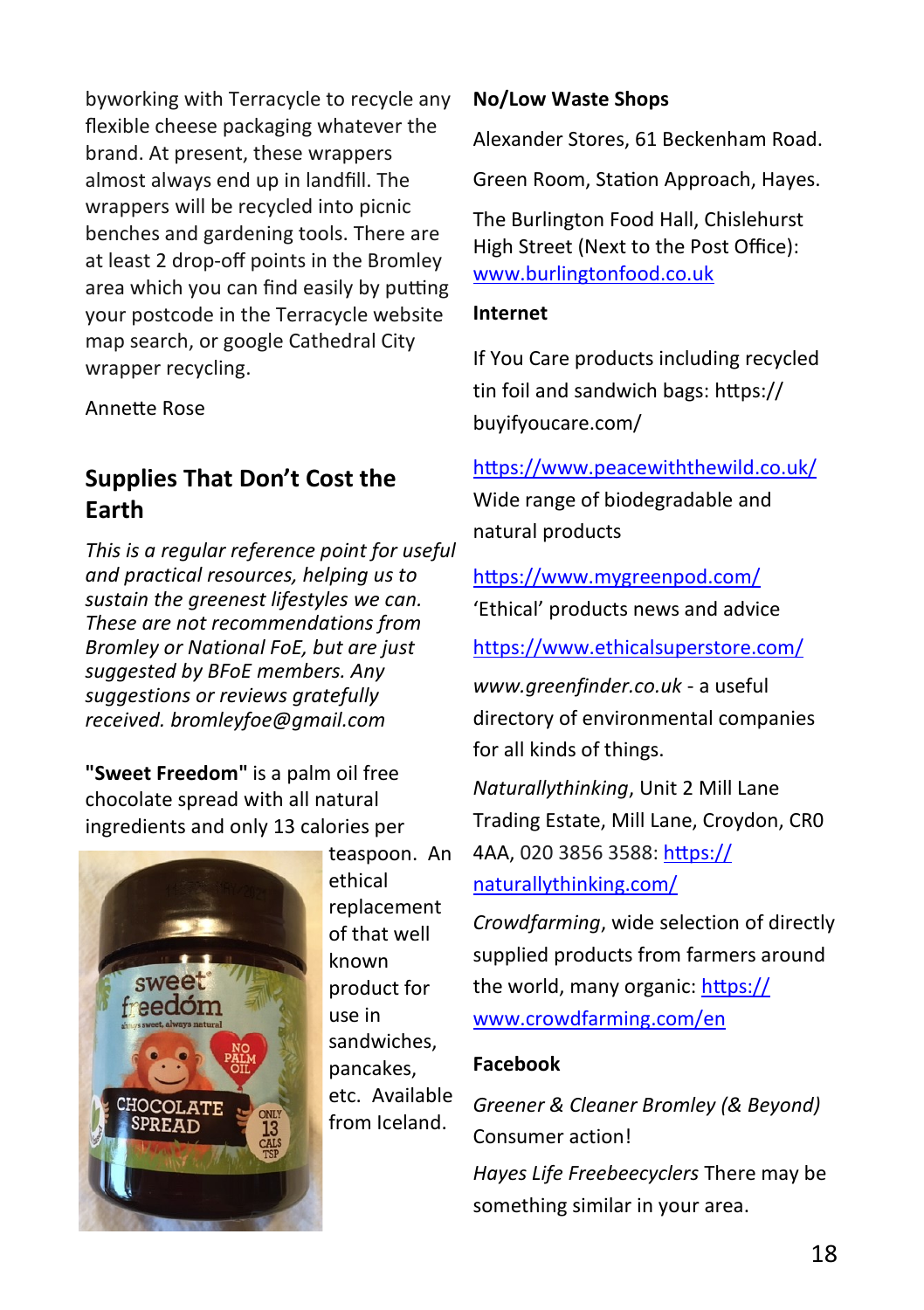#### **Reuse**

If you have any items that you no longer need and that could be of use to someone then please let us know and we will publish them in the Newsletter. Alternatively, you could bring them along to our monthly meeting and put them on the table in reception. Any donations to BFoE from sales will be greatly appreciated.

# **List Of Roles**

Everyone can be contacted via the groups email address: **bromleyfoe@gmail.com**

#### **Acting Co-ordinators/Mentors:**

Sheila Brown 01689 851605 Ann Garrett 020 8460 1295

**Treasurer:** Sheila Brown

**Press Team:** Ann Garrett

**Programme Organiser:** Sheila Brown

#### **Outings Organisers:** John & Sue Bocock 0208 290 0485 Merchandising: Anne Clark

**Membership Secretary:** Dan Sloan 07414 920920

**Newsletter Production:**  Dan Sloan

**Instagram and Twitter Admin:**  Emmanuelle Coetzee

**Fundraising Officer:** Bill Priestley 01689 820469

**Admin Team:** Judy Palmer, Rob Clark, Annette Rose

**Bromley Environmental Network BEN Reps:** John Pavitt, Judy Palmer

**Web Site & Technical Support:** Peter Gandolfi, Mary Ingledew

**Refreshments**  Mary Ingledew, Sylvia Chance

**Meeting Reporters:**  John & Sue Bocock, Anne Clark, Annette Rose, Peter Gandolfi, Sheila Brown further volunteers for this team would be welcomed

**Campaigns** (Categories about to change. See item on page 15)

**Nature/Trees:**  Diana Hurd, Judy Palmer, Annette Rose, Tamara Galloway, Ruth Fabricant

**Anti Fracking:**  Ann Garrett, John Catlin

#### **Plastics:**

Annette Rose, Sheila Brown, Emmanuelle Coetzee, Ruth Gardner, Judy Palmer, Ruth Fabricant, Viv Gardiner

# **Climate:**

Sam Gee, Ann Garrett, Tamara Galloway, Ruth Fabricant, Judy Palmer (liaison with Climate Alliance)

**Planning Monitor:** Tamara Galloway, Ann Garrett

**Newsletter Editor:** Rob Clark 020 8289 1503 [robert.clark9@btinternet.com](mailto:robert.clark9@btinternet.com)